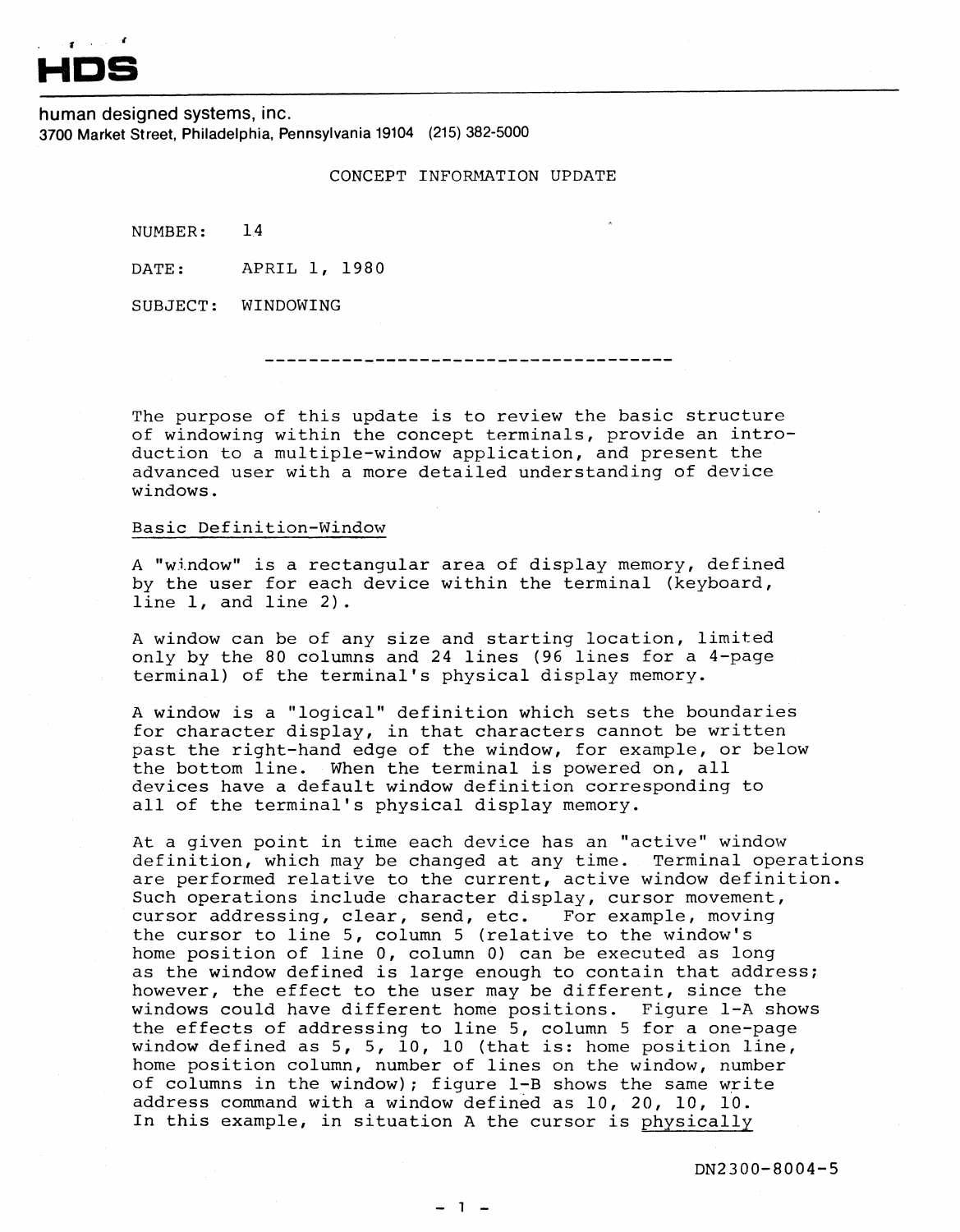FIGURE 1-A



Window Definition =  $5,5,10,10$  (relative to 0)

Cursor Address =  $5,5$ 

 $-5-$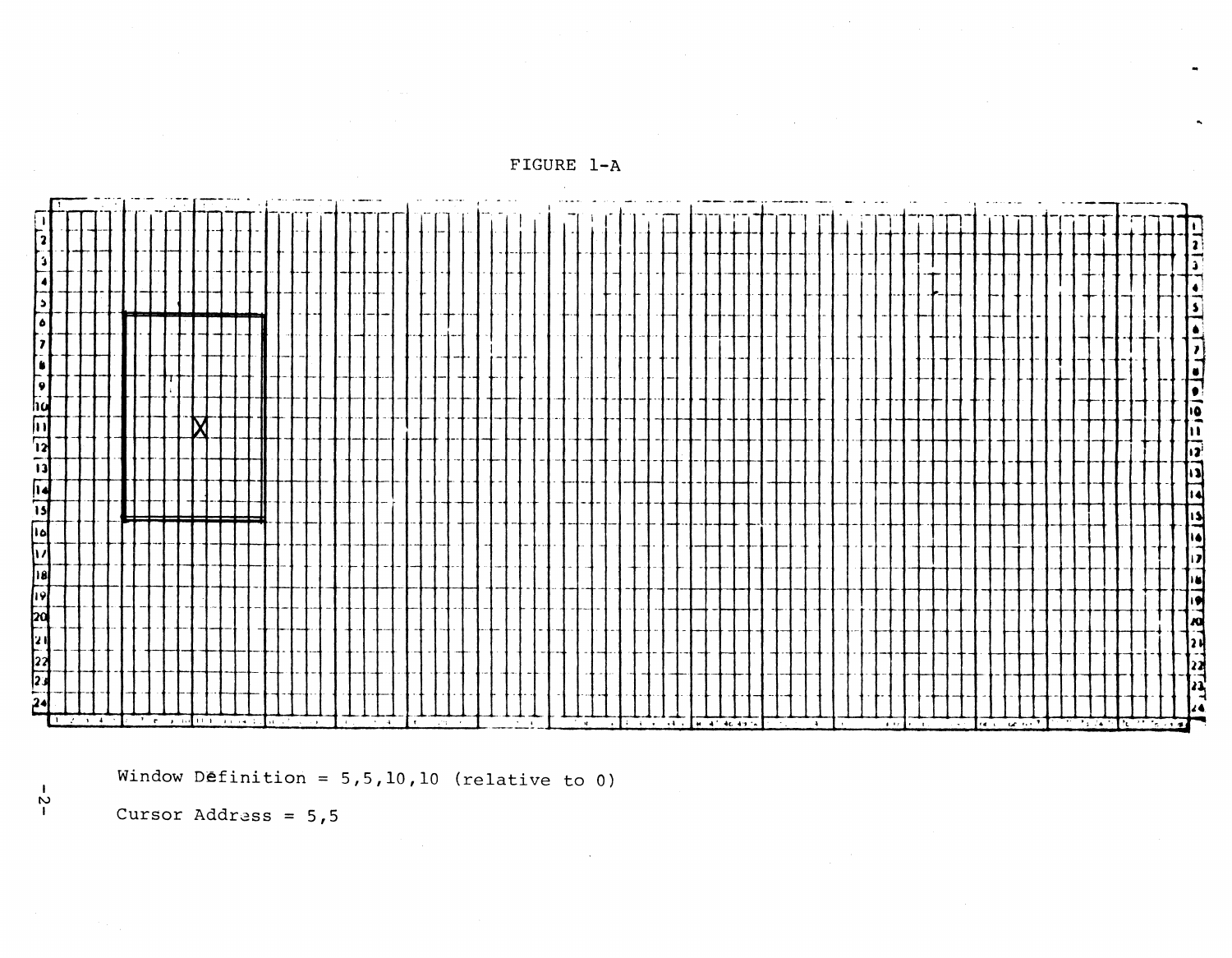

 $\bar{z}$ 

 $\pmb{\tau}$ 

Window Definition =  $10,20,10,10$  (relative to 0)

5,5 Cursor Address  $=$ 

 $-3-$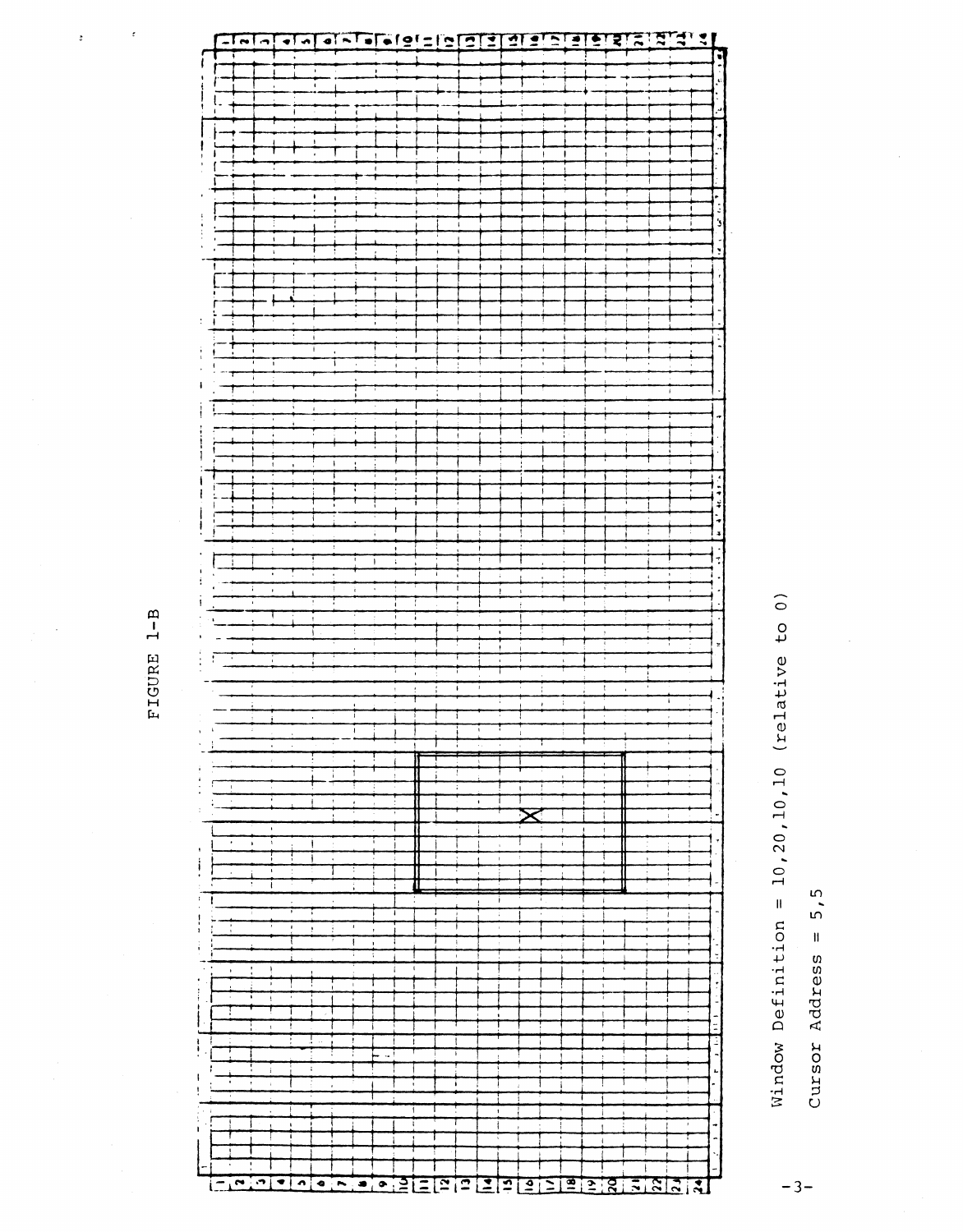located (that is, relative to the actual screen display) at line 10, column 10; in situation B, the cursor is physically located at line 15, column 25.

### Basic Definition-Cursor

Every window definition has associated with it a "cursor", which points to the location at which the next character is to be displayed. This cursor is updated whenever a character is displayed or the cursor is explicitly moved via a terminal command, for example. As mentioned above, each device within the terminal can have its own window definition; similarly, associated with each window definition and device is its cursor. The keyboard's cursor is represented as a blinking underline or blinking block and will always be visible to the user. The cursors for Line 1 and Line 2, if used, are "invisible"; that is, they are logical pointers to the next available character location, but are not represented directly on the screen.

### Tied Windows

While each device may have its own window definition, in many applications (and when the terminal is powered on) only the keyboard's window definition and cursor are actually used: all other devices are "tied" to the keyboard. This used; all other devices are "tied" to the keyboard. means the characters and commands received from Line 1 and Line 2 will actually move the keyboard cursor, as will characters and commands for the keyboard. (In fact, Line 1 and Line 2 do have their "own" window definitions and cursors; however, they are not used when their windows are tied to the keyboard.)

#### Separate Windows

For many applications it is desirable for the keyboard and the communication line (Line 1) to be "independent" and have separate windows and cursors. For example, an application may have the user entering data in the keyboard window with appropriate error messages and responses appearing in a separate Line 1 window.

The windows for Line 1 and Line 2 can be separated from the keyboard (their default condition) by "tieing" the line to itself (that is, "un-tieing" it from the keyboard window). This is done by the Tie Window command (MC q device). When a device is tied to itself, it uses its own window definition, as opposed to the keyboard's window definition. The Tie Window command would then typically be followed by the line issuing a Define Window command for (presumably) a new window that is different than the keyboard window. Figure 2 shows the Escape sequences issued by Line 1 to configure a one-page terminal with two separate windows - the keyboard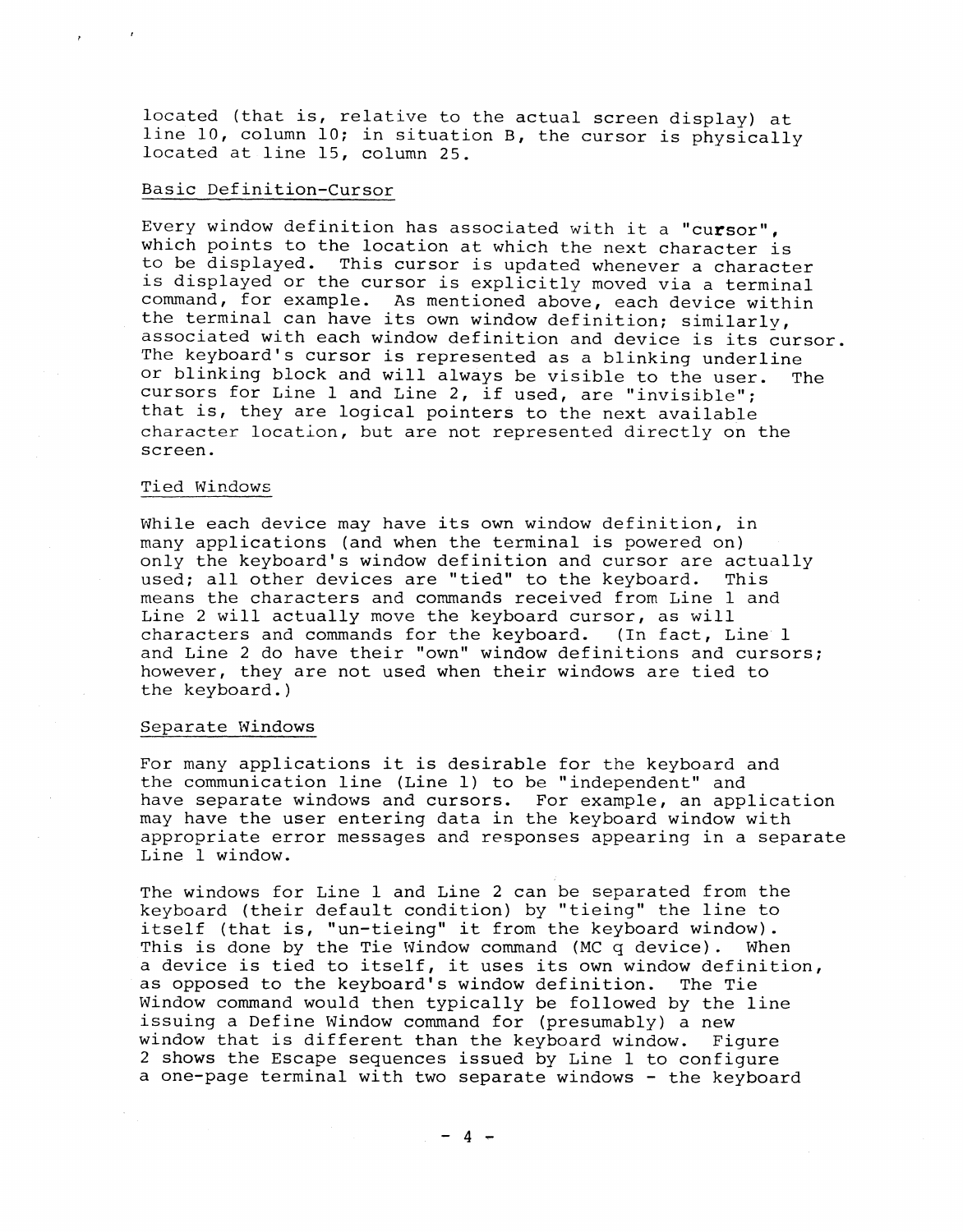$\overline{ }$ 

## SEPARATE WINDOWS EXAMPLE

| Commands $(*)$                                                                                                                                        | Decimal<br>Equivalent                                      | Comment                                                                                                                                                                                                                                                                         |
|-------------------------------------------------------------------------------------------------------------------------------------------------------|------------------------------------------------------------|---------------------------------------------------------------------------------------------------------------------------------------------------------------------------------------------------------------------------------------------------------------------------------|
| ESC $v \not b \not b$ , p                                                                                                                             | 27 118 32 32 44 112                                        | Line 1 defines the keyboard<br>window to be the "top" half<br>of the screen (a home position<br>of 0,0; 12 lines long and<br>80 columns wide).<br>Note<br>that after this command all<br>display, from both the key-<br>board and Line 1, would<br>appear only in the top half. |
| $(**)$ ESC q ! 27 113 33                                                                                                                              |                                                            | Line 1 is tied to itself.<br>After this command keyboard<br>data would appear in the<br>top half only; Line 1 data<br>would appear in the entire<br>screen (its default window<br>definition)                                                                                   |
| ESC $v$ , $\cancel{b}$ , $p$                                                                                                                          | 27 118 44 32 44 112                                        | Line 1 defines its window<br>to be the "bottom" half of<br>the screen; a home position<br>of 12, 0; 12 lines long and<br>80 columns wide). After this<br>command all keyboard data<br>appears in the top half and<br>all Line 1 data in the<br>bottom half.                     |
| (*) This assumes that Line 1 is issuing the command. To perform<br>the same function from the keyboard, do the following (using<br>Function Routing): |                                                            |                                                                                                                                                                                                                                                                                 |
| ESC $v \cancel{b} \cancel{b}$ , p                                                                                                                     | 27 118 32 32 44 112                                        | Define keyboard window                                                                                                                                                                                                                                                          |
| ESC $Q \cdot I$ ESC q $I \uparrow W$                                                                                                                  |                                                            | 27 81 33 27 113 33 23 Function route Line 1 tie window                                                                                                                                                                                                                          |
| ESC $Q$ ! ESC $v$ , $\cancel{b}$ , $p$ $\uparrow w$ .                                                                                                 | 27 81 33 27 118<br>44 32 44 112 23                         | Function route Line 1<br>window definition                                                                                                                                                                                                                                      |
| (**) On some older terminals it may be necessary to Function<br>Route a null command to a device other than Line 1 at this<br>point; that is, send:   |                                                            |                                                                                                                                                                                                                                                                                 |
|                                                                                                                                                       | ESC q ! ESC Q $\cancel{p}$ + @ + w 27 113 33 27 81 32 0 23 |                                                                                                                                                                                                                                                                                 |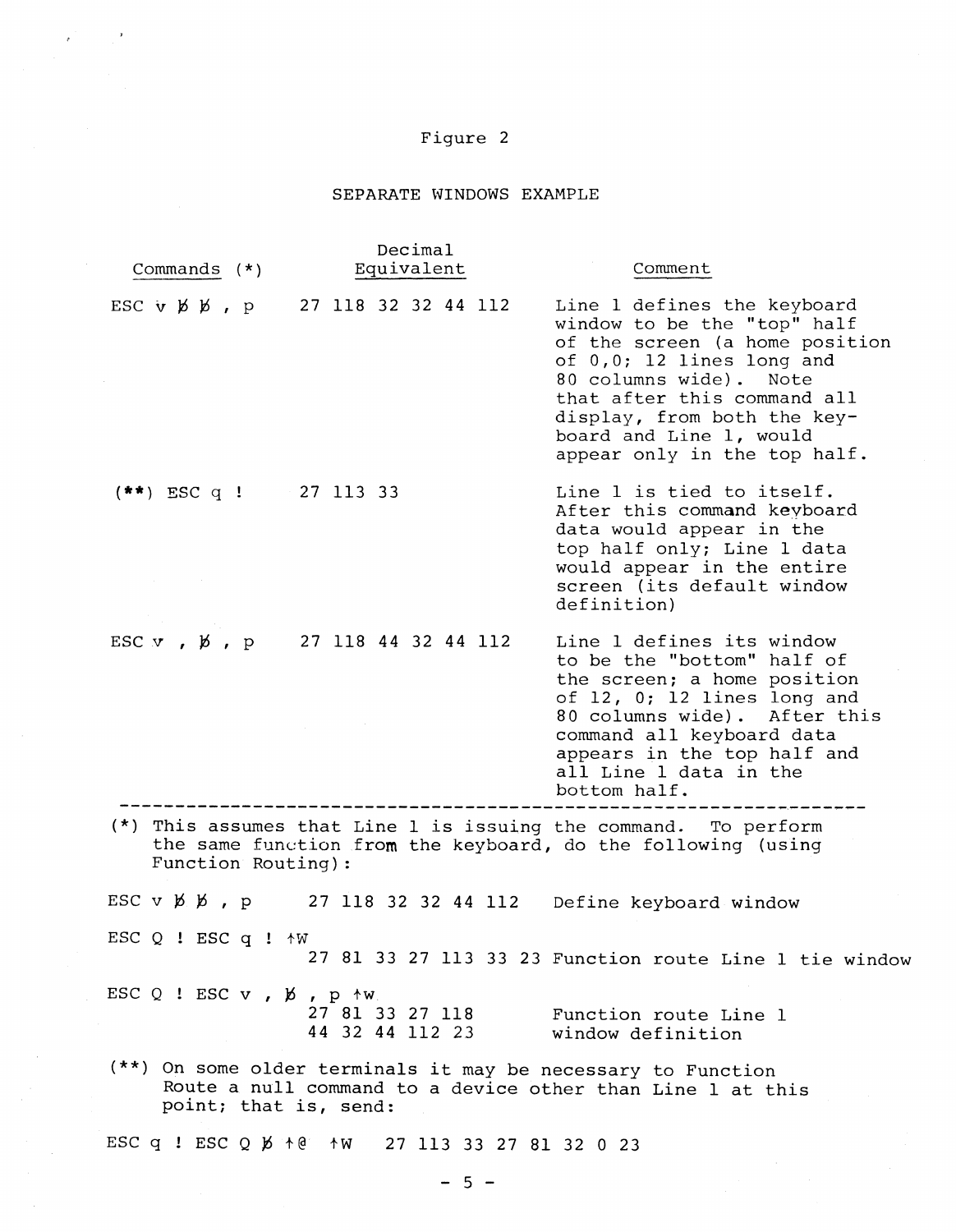is the top half and the communications line is the bottom<br>half. (Users with multiple-page terminals should be sure (Users with multiple-page terminals should be sure to remember that the keyboard cursor will always remain visible. If the keyboard were to be defined as page one and Line 1 as page four, the user would never be able to actually see any data sent by Line 1.)

### Windowing - A Detailed Explanation

Each logical device within the terminal (keyboard/video, Line 1, and Line 2) has its own "device table", which is used to store information about that device. Included in the table is such information as:

- current cursor address
- current window definition
- "tie window" indicator
- attribute word
- network word

Of particular interest are the first three, which combine to control where characters received from that device are to be displayed. While each device logically can have separate cursors/windows, the "tie window" indicator actually controls where characters are to be displayed, in that it specifies the actual device table to be used (and therefore the cursor address and window definition). Figure 3 shows the logical structure when the terminal is powered on.

When a character is received over Line 1, for example, the following occurs:

- The device table for Line 1 is determined
- The tie window indicator is obtained, and the cursor address to use is retrieved from that device table (that is, the keyboard device table).
- The character is placed in memory at the current  $\bullet$  . cursor address.
- The current device attribute for the receiving device (Line 1) is also placed into memory at the current cursor address.
- The current cursor address (in the keyboard device table) is incremented by one, wrapping around to the next line of the right margin of the (keyboard) window is reached. (See Figure 4)

Note that even though data has been received from Line 1, its device table information has not been changed.

Let us assume now that the user has "separated" the keyboard and Line 1, as in Figure 2. Figure 5 shows the device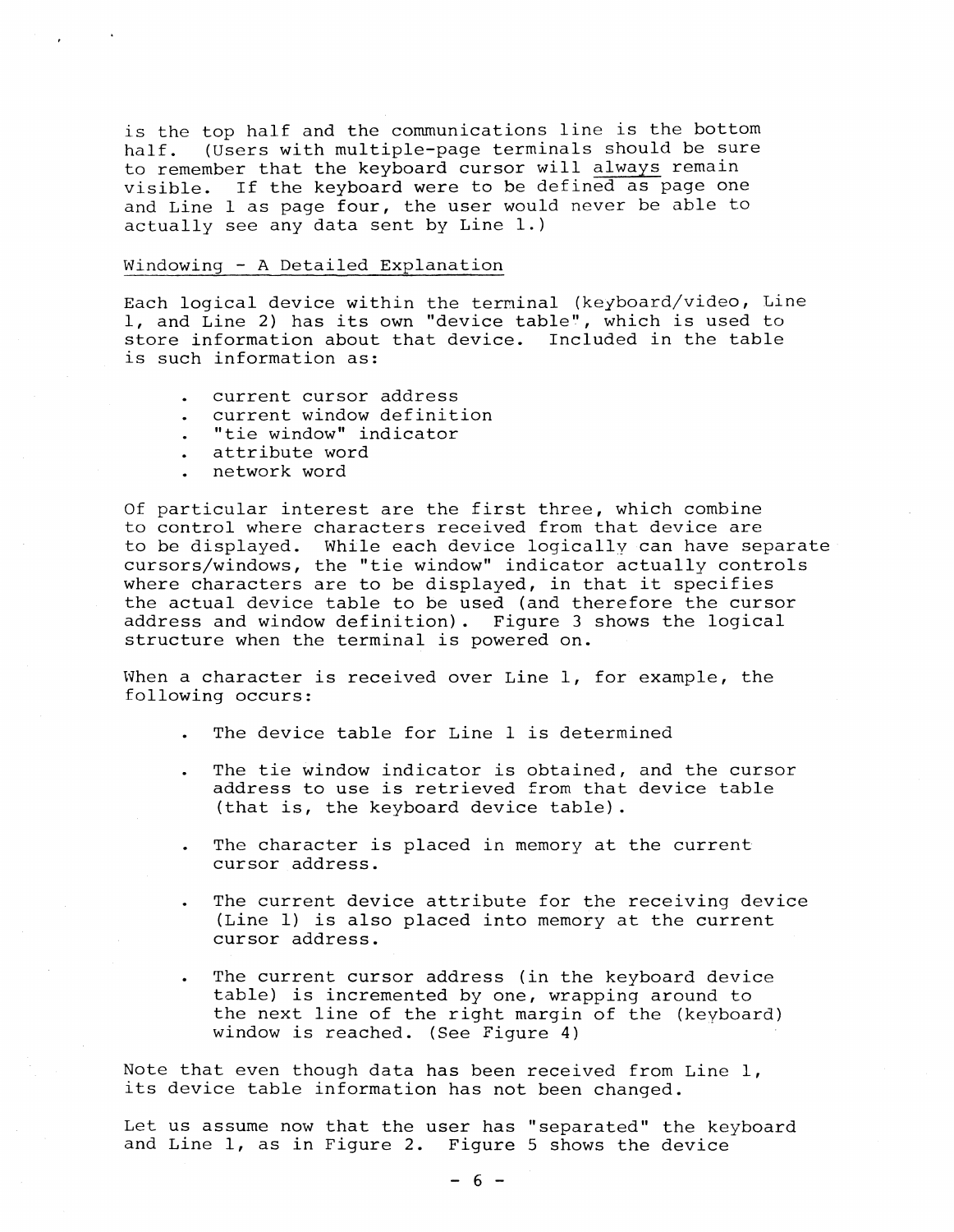### DEFAULT STRUCTURE (\*)

Device

 $-\frac{1}{4}$ 



 $(* )$ Assumes 1-page terminal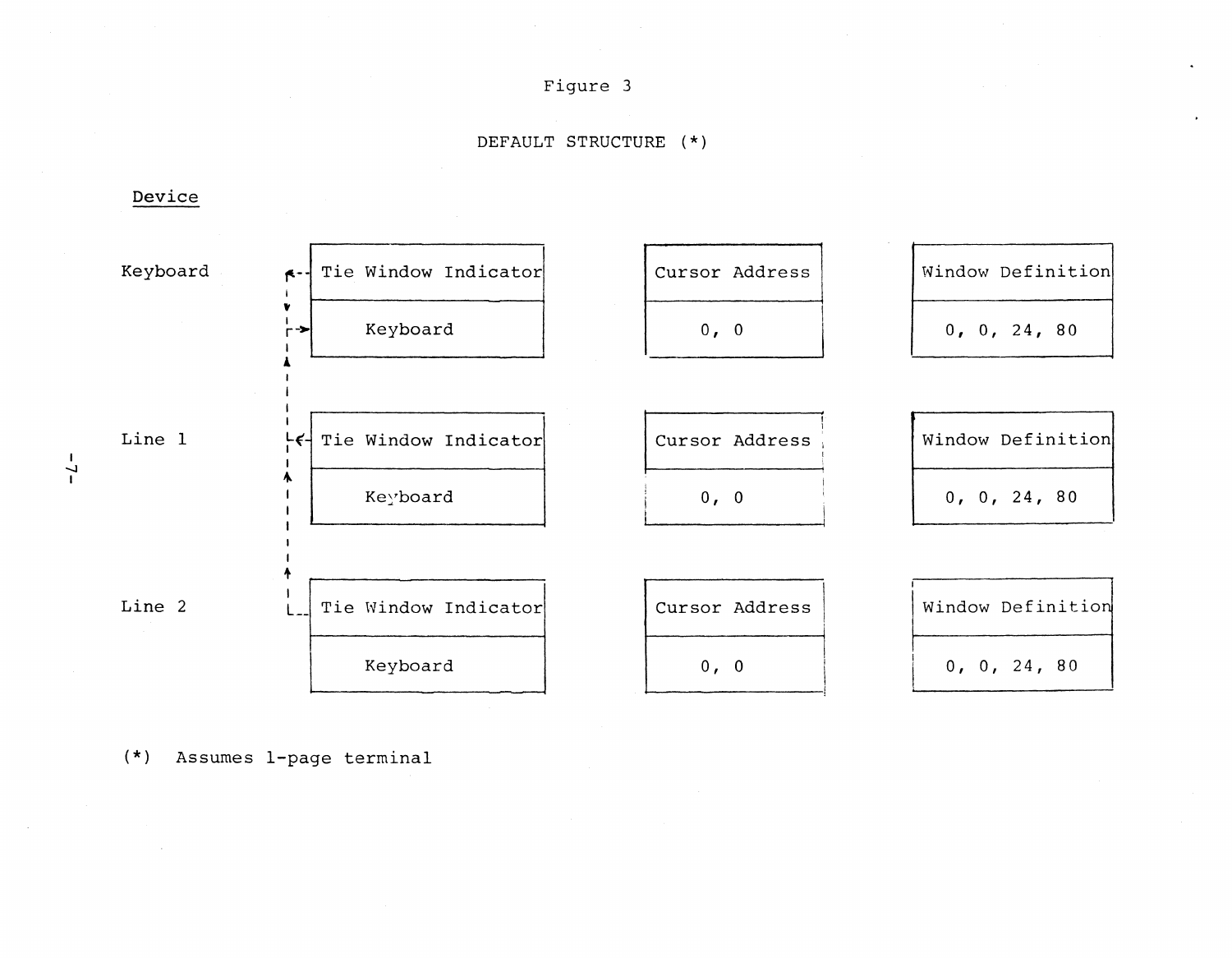STRUCTURE AFTER RECEIPT OF ONE CHARACTER

Device

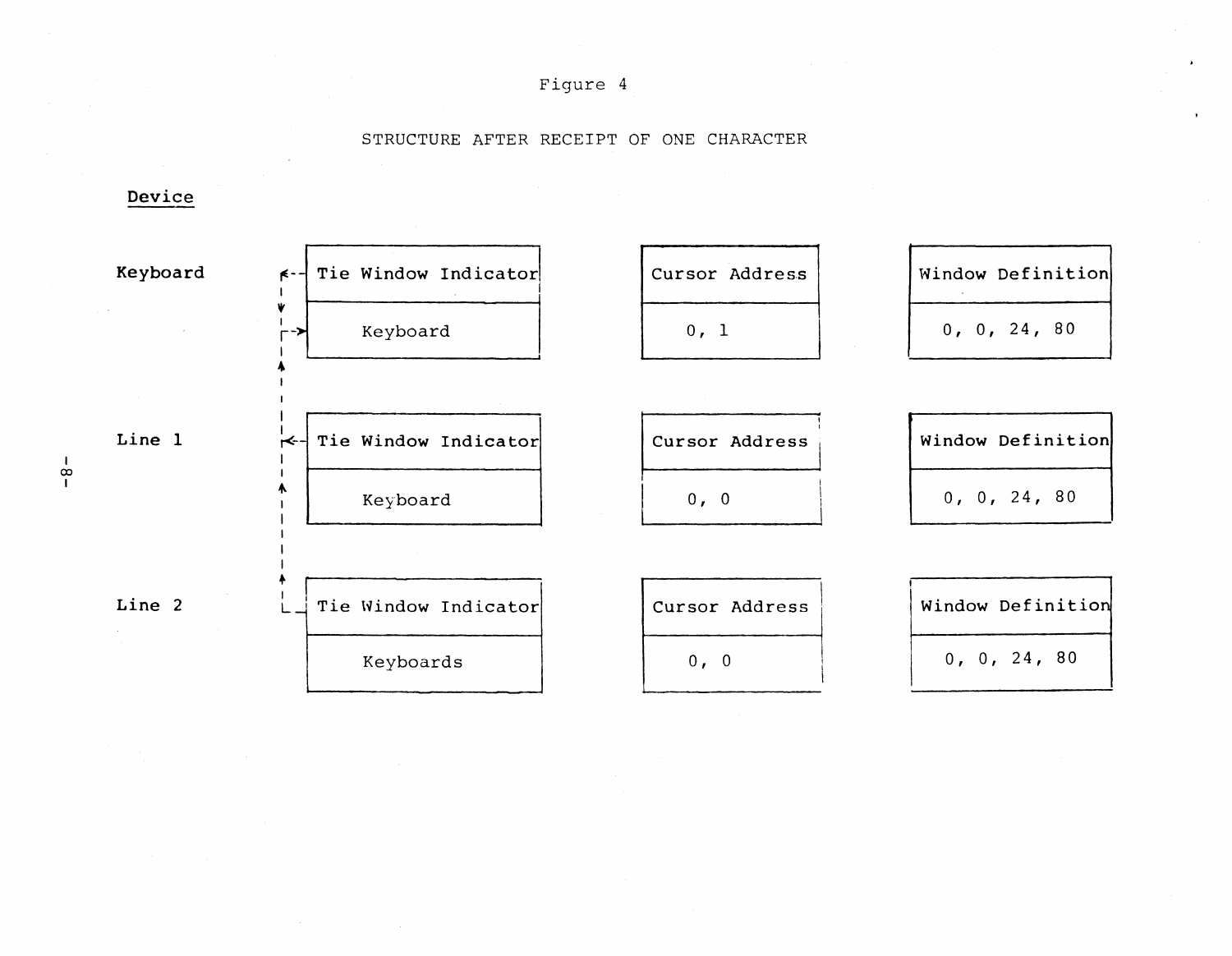$\sim 100$ 

SEPARATED WINDOWS STRUCTURE

 $\ddot{\phantom{a}}$ 

### Device

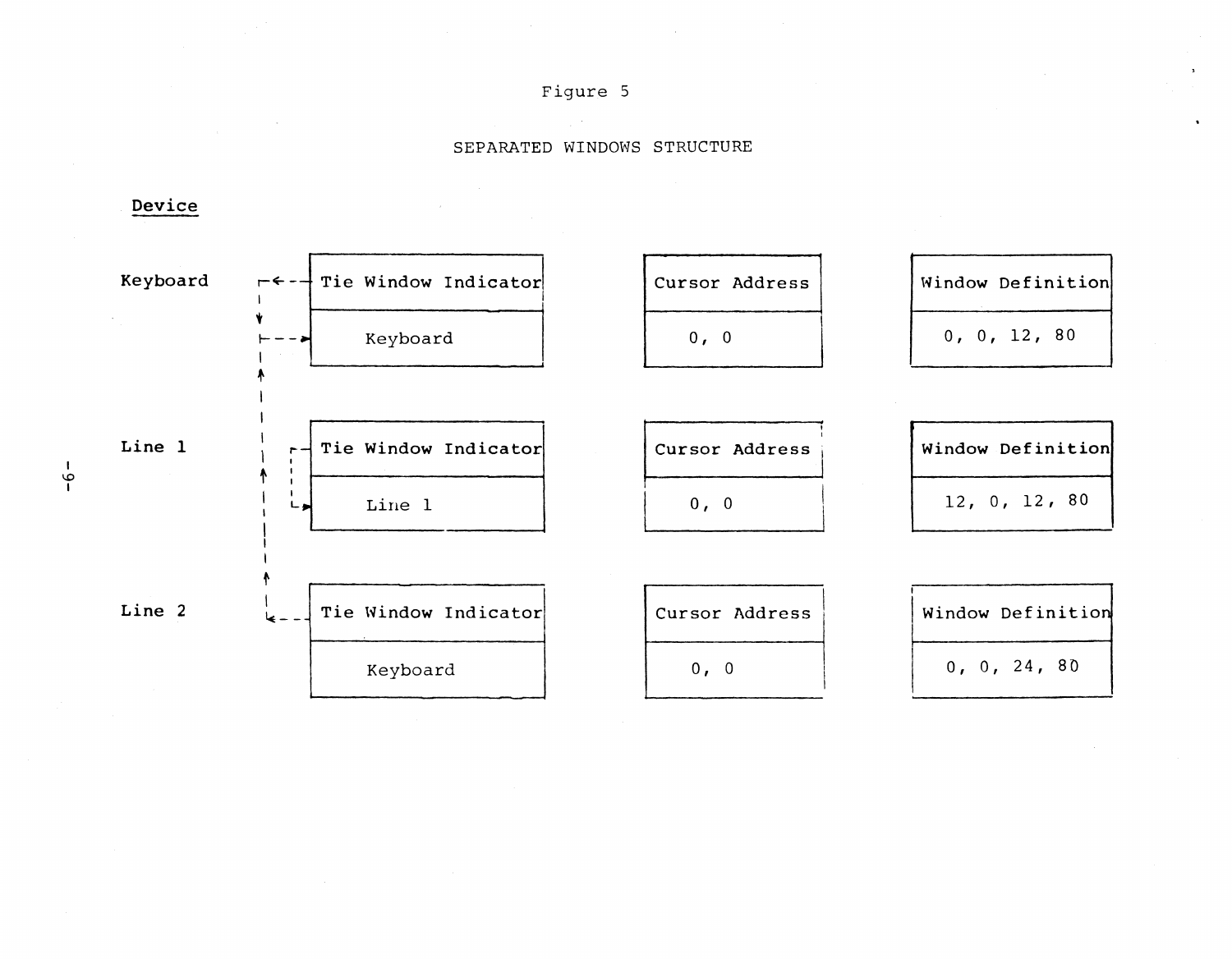table structure after the Figure 2 escape sequences. Figure 6 shows the same structure after the recept of one character from the keyboard and one character from Line 1.

The user should be sure to note that many commands and functions, including Define Window, use the tie window indicator to deter-<br>mine which device table to change. That means, therefore, that mine which device table to change. a Define Window command received from Line 1 would normally change the keyboard window definition, unless Line 1 had previously been tied to itself.

Also, note that devices may only be tied to themselves or to the keyboard. The keyboard can only be attached to itself (not Line'l or Line 2), and Line 1 cannot be tied to Line 2 and vice-versa.